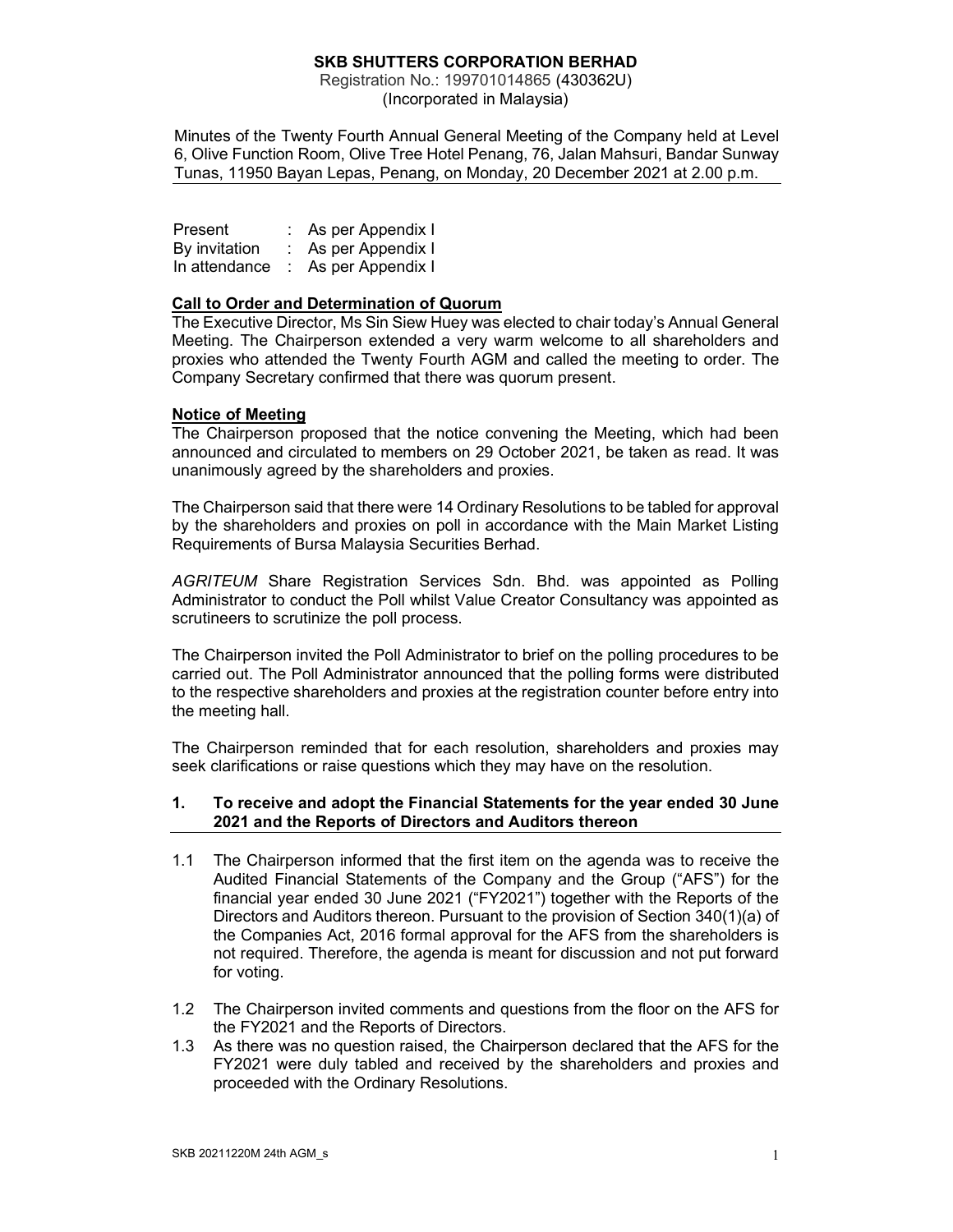Registration No.: 199701014865 (430362U) (Incorporated in Malaysia)

Minutes of the Twenty Fourth Annual General Meeting of the Company held at Level 6, Olive Function Room, Olive Tree Hotel Penang, 76, Jalan Mahsuri, Bandar Sunway Tunas, 11950 Bayan Lepas, Penang, on Monday, 20 December 2021 at 2.00 p.m.

### 2. To re-elect the following Directors who are retiring pursuant to Clause 88 of the Company's Constitution and being eligible, offer themselves for reelection

2.1 The Chairperson informed that Ordinary Resolutions No. 1 to 9 deal with the reelection of the directors who retired pursuant to Clause 88 of the Company's Constitution, namely Mr Sin Kheng Lee, Mr Sin Ching San, Ms Chou Lee Sin, Ms Sin Siew Huey, Ms Sin Tze Yi, Dato' Moehamad Izat bin Achmad Habechi Emir, Mr Ng Swee Weng, Ms Lai Lan Man @ Lai Shuk Mee and Encik Mohd Arif Bin Mastol, being eligible, had offered themselves for re-election.

# 2.2 Ordinary Resolution 1 - Re-election of Mr Sin Kheng Lee

The motion on the re-election of Mr Sin Kheng Lee, who retired in accordance with Clause 88 of the Constitution of the Company, was put to vote by way of poll.

# 2.3 Ordinary Resolution 2 - Re-election of Mr Sin Ching San

The motion on the re-election of Mr Sin Ching San, who retired in accordance with Clause 88 of the Constitution of the Company, was put to vote by way of poll.

# 2.4 Ordinary Resolution 3 - Re-election of Ms Chou Lee Sin

The motion on the re-election of Ms Chou Lee Sin, who retired in accordance with Clause 88 of the Constitution of the Company, was put to vote by way of poll.

# 2.5 Ordinary Resolution 4 - Re-election of Ms Sin Siw Huey

The Chairperson informed that Ordinary Resolution 4 deals with her re-election. As she is the interested party, she will abstain from deliberation and invited Ms Sin Tze Yi to chair the meeting for Ordinary Resolution 4.

Ms Sin Tze Yi chaired the meeting for Ordinary Resolution 4 on the re-election of Ms Sin Siew Huey, who retired in accordance with Clause 88 of the Constitution of the Company. The Ordinary Resolution was put to vote by way of poll.

Ms Sin Tze Yi passed the chair back to the Chairperson to continue with the proceedings.

# 2.6 Ordinary Resolution 5 - Re-election of Ms Sin Tze Yi

The motion on the re-election of Ms Sin Tze Yi, who retired in accordance with Clause 88 of the Constitution of the Company, was put to vote by way of poll.

# 2.7 Ordinary Resolution 6 - Re-election of Dato' Moehamad Izat bin Achmad Habechi Emir

The motion on the re-election of Dato' Moehamad Izat bin Achmad Habechi Emir, who retired in accordance with Clause 88 of the Constitution of the Company, was put to vote by way of poll.

# 2.8 Ordinary Resolution 7 - Re-election of Mr Ng Swee Weng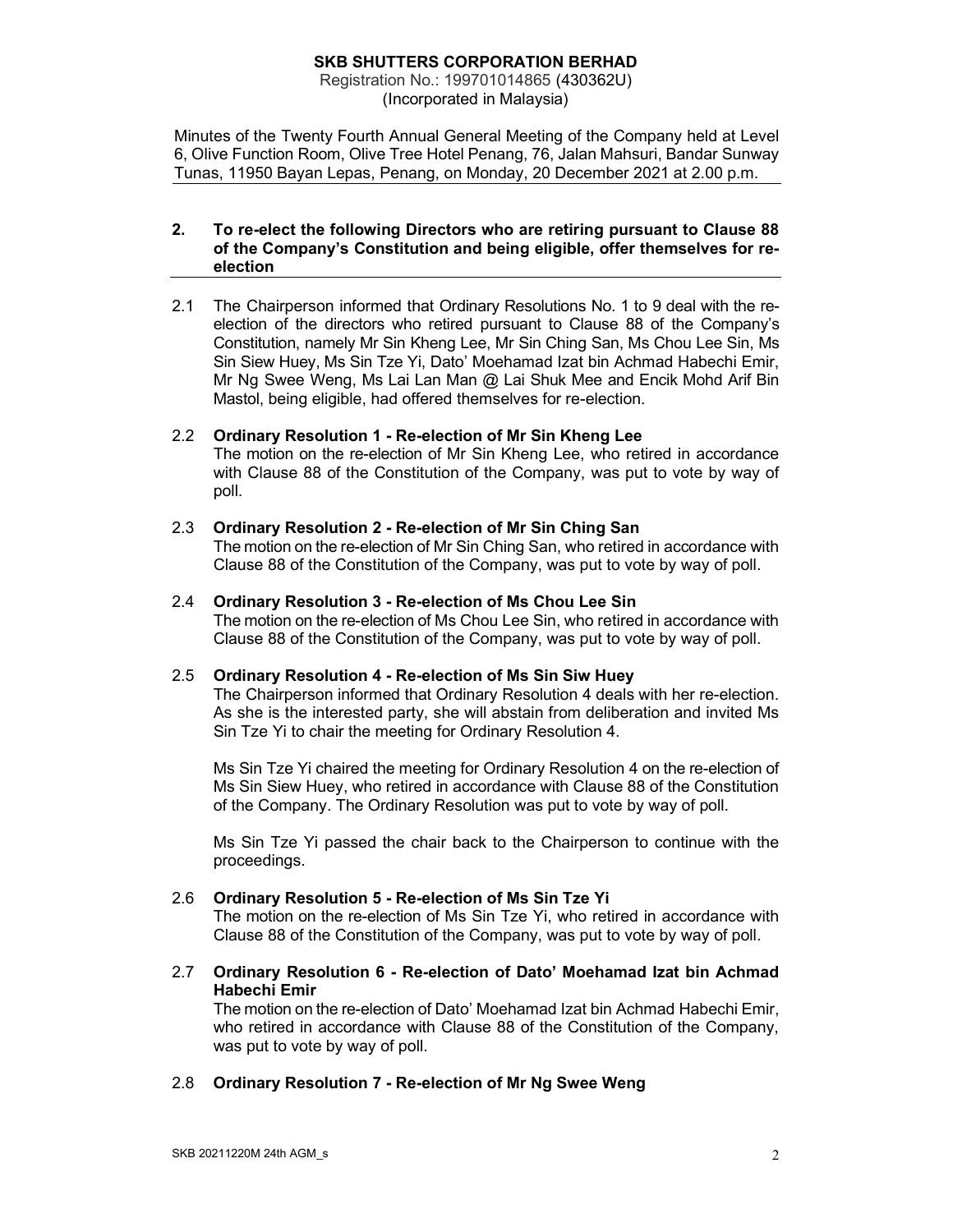Registration No.: 199701014865 (430362U) (Incorporated in Malaysia)

Minutes of the Twenty Fourth Annual General Meeting of the Company held at Level 6, Olive Function Room, Olive Tree Hotel Penang, 76, Jalan Mahsuri, Bandar Sunway Tunas, 11950 Bayan Lepas, Penang, on Monday, 20 December 2021 at 2.00 p.m.

The motion on the re-election of Mr Ng Swee Weng, who retired in accordance with Clause 88 of the Constitution of the Company, was put to vote by way of poll.

- 2.9 Ordinary Resolution 8 Re-election of Ms Lai Lan Man @ Lai Shuk Mee The motion on the re-election of Ms Lai Lan Man @ Lai Shuk Mee, who retired in accordance with Clause 88 of the Constitution of the Company, was put to vote by way of poll.
- 2.10 Ordinary Resolution 9 Re-election of Encik Mohd Arif Bin Mastol The motion on the re-election of Encik Mohd Arif Bin Mastol, who retired in accordance with Clause 88 of the Constitution of the Company, was put to vote by way of poll.

### 3. Ordinary Resolution 10 - To approve Directors' Fee of RM189,168/- for the year ended 30 June 2021

3.1 The motion on the payment of a sum of RM189,168/- as Directors' fees in respect of the year ended 30 June 2021 was put to vote by way of poll.

### 4. Ordinary Resolution 11 - To re-appoint Messrs KPMG PLT as auditors of the Company and to authorise the directors to fix their remuneration

4.1 The Chairperson informed the meeting that Messrs KPMG PLT had expressed their willingness to continue in office. The motion to re-appoint KPMG PLT as Auditors of the Company was put to vote by poll.

# Special Business

### 5. Ordinary Resolution 12 - Authority to Issue Shares Pursuant to Sections 75 and 76 of the Companies Act 2016

5.1 The Chairperson proceeded to the Special Business and explained that Ordinary Resolution 12 was to obtain approval from the shareholders to empower the Directors to issue shares up to an aggregate amount not exceeding 10% of the issued and paid-up share capital of the Company.

Passing the Ordinary Resolution 12 today would give the Board a certain amount of flexibility, when the need arises, to issue additional shares subject to approval of all relevant regulatory bodies being obtained where necessary. Ordinary Resolution 12 was put to vote by way of poll.

# 6. Retention of Independent Directors

6.1 The Chairperson informed that the last two ordinary resolutions on the agenda concerned the continuation in office of Ms Lai Lan Man @ Lai Shuk Mee and Encik Mohd Arif Bin Mastol as Independent Non-Executive Directors of the Company.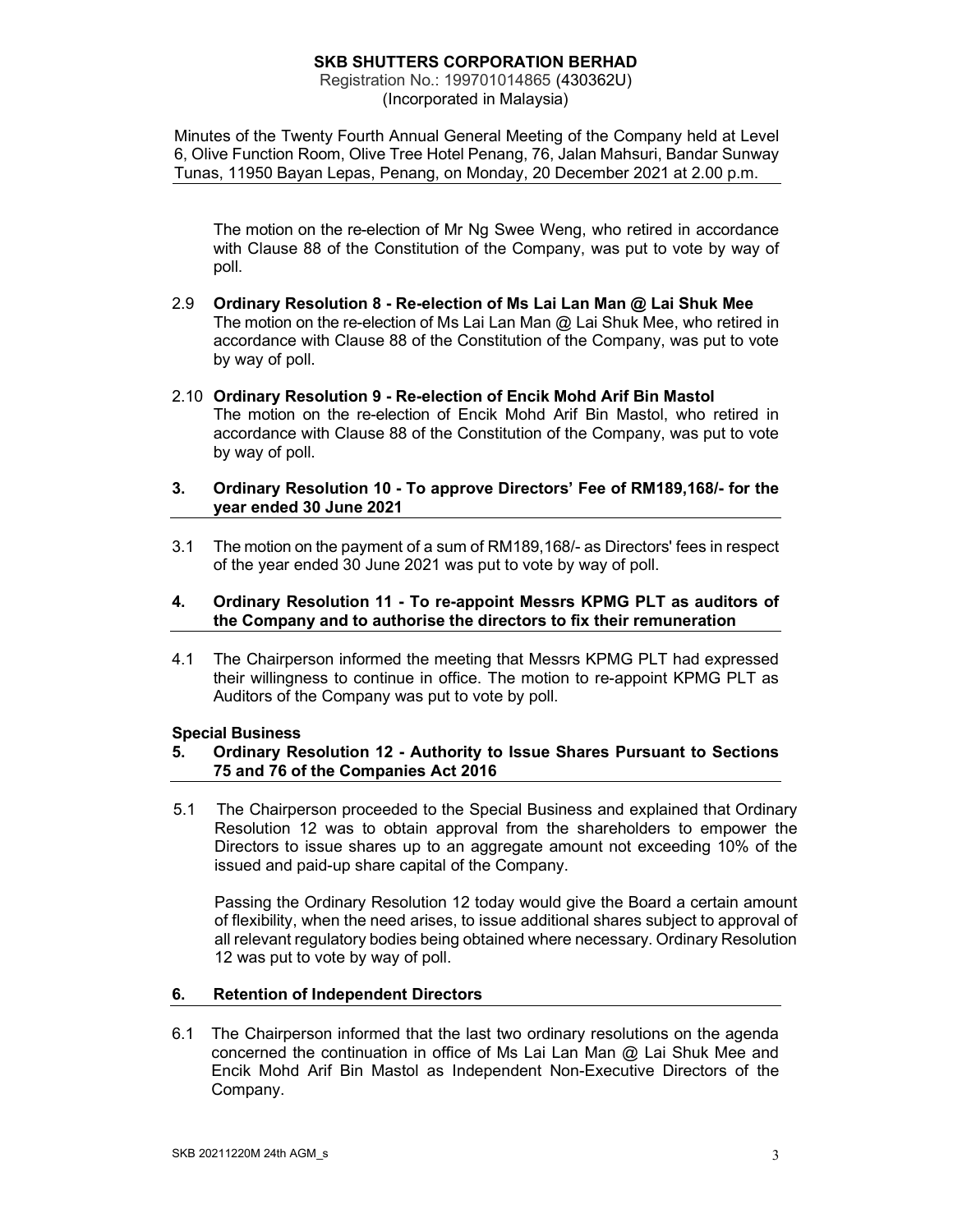Registration No.: 199701014865 (430362U) (Incorporated in Malaysia)

Minutes of the Twenty Fourth Annual General Meeting of the Company held at Level 6, Olive Function Room, Olive Tree Hotel Penang, 76, Jalan Mahsuri, Bandar Sunway Tunas, 11950 Bayan Lepas, Penang, on Monday, 20 December 2021 at 2.00 p.m.

- 6.2 Both Directors have served as Independent Non-Executive Directors of the Company for a cumulative term of more than 12 years each. The Board has proposed that they continue to act as Independent Non-Executive Directors of the Company. Details of the Board's justifications and recommendations for retaining these Directors were set out under the Corporate Governance Overview Statement in the 2021 Annual Report. Pursuant to the Malaysian Code on Corporate Governance, voting on Ordinary Resolutions No. 13 and 14 will through a two-tier voting process.
- 6.3 Ordinary Resolution 13 Continuation in office by Ms Lai Lan Man @ Lai Shuk Mee

The motion to retain Ms Lai Lan Man @ Lai Shuk Mee as an Independent Director of the Company was put to vote by way of poll.

6.4 Ordinary Resolution 14 - Continuation in office by Encik Mohd Arif Bin Mastol

The motion to retain Encik Mohd Arif Bin Mastol as an Independent Director of the Company was put to vote by way of poll.

# Polling

Since no question was posted by shareholders/proxies, the meeting then proceeded to vote. The Chairperson recapped the polling process and requested shareholders and proxies to remain seated, as the Poll Administrator will bring the polling box to the shareholders/proxies for them to deposit their polling forms. The casting of votes by the shareholders and proxies was duly observed by the Scrutineer.

The meeting was recessed at 2.15 p.m. after the Chairperson announced the closed of polling.

### **Declaration of Poll Result**

At 2.38 p.m., the Chairperson re-convened the meeting for the declaration of poll results for Ordinary Resolutions 1 to 14, which had been verified by the Scrutineers, were as follows: -

| Resolution(s)                 | <b>Voted For</b> |      | <b>Voted Against</b> |          | Abstain       |
|-------------------------------|------------------|------|----------------------|----------|---------------|
|                               | No. of           | $\%$ | No. of               | $\%$     | No. of        |
|                               | <b>Shares</b>    |      | <b>Shares</b>        |          | <b>Shares</b> |
| <b>Ordinary Resolution 1</b>  | 25.216.907       | 100  | O                    | 0        |               |
| <b>Ordinary Resolution 2</b>  | 25.216.907       | 100  | 0                    | 0        |               |
| <b>Ordinary Resolution 3</b>  | 25.216.907       | 100  | 0                    | 0        |               |
| <b>Ordinary Resolution 4</b>  | 25.216.907       | 100  | $\Omega$             | $\Omega$ |               |
| <b>Ordinary Resolution 5</b>  | 25.216.907       | 100  | 0                    | 0        |               |
| Ordinary Resolution 6         | 25.216.907       | 100  | $\Omega$             | 0        |               |
| <b>Ordinary Resolution 7</b>  | 25.216.907       | 100  | 0                    | 0        |               |
| <b>Ordinary Resolution 8</b>  | 25.201.907       | 100  | $\Omega$             | 0        | 15.000        |
| Ordinary Resolution 9         | 25.216.907       | 100  |                      | 0        |               |
| <b>Ordinary Resolution 10</b> | 25.216.907       | 100  | $\Omega$             | 0        |               |
| <b>Ordinary Resolution 11</b> | 25.216.907       | 100  | $\Omega$             | 0        |               |
| <b>Ordinary Resolution 12</b> | 25.216.907       | 100  | O                    | 0        |               |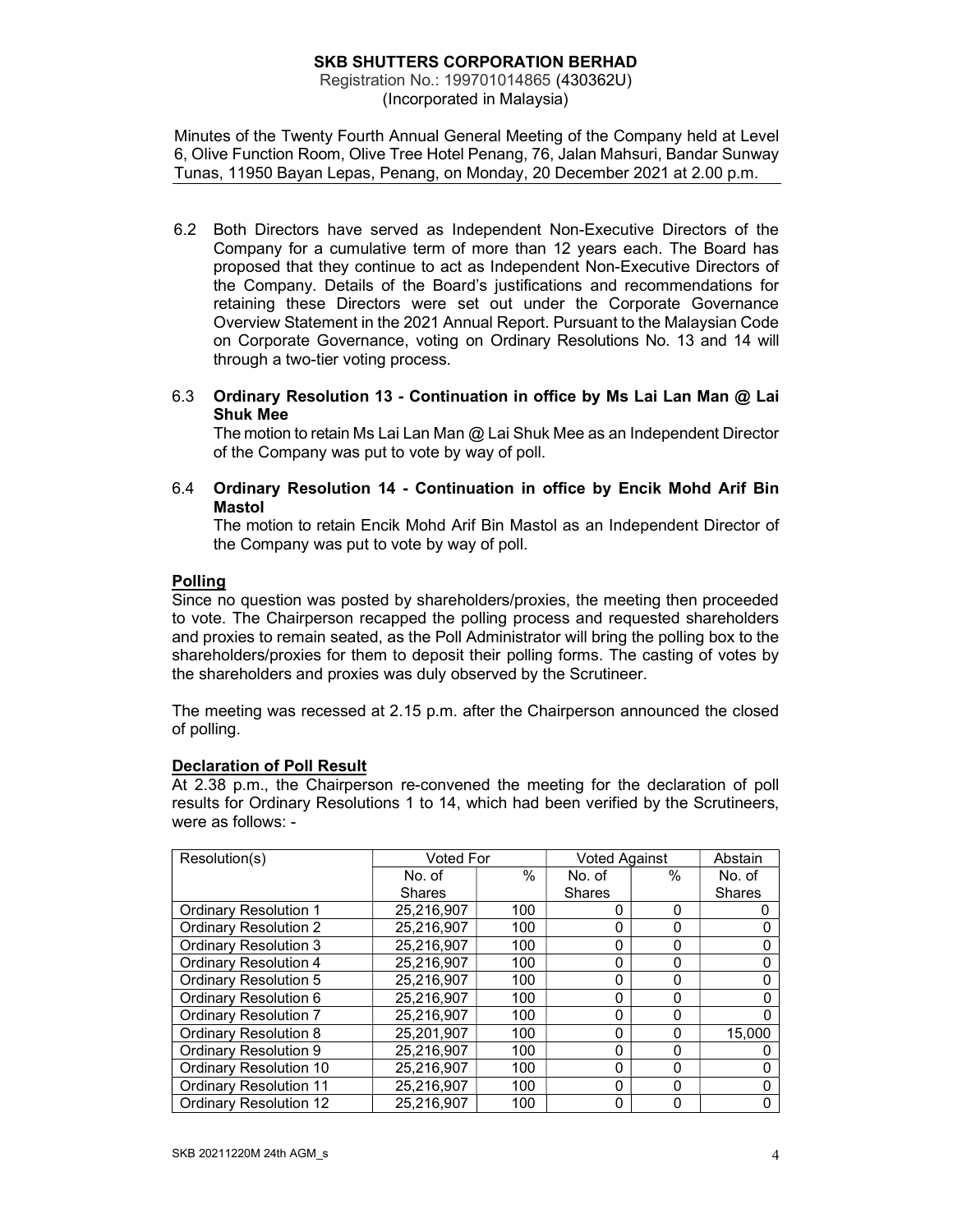Registration No.: 199701014865 (430362U) (Incorporated in Malaysia)

Minutes of the Twenty Fourth Annual General Meeting of the Company held at Level 6, Olive Function Room, Olive Tree Hotel Penang, 76, Jalan Mahsuri, Bandar Sunway Tunas, 11950 Bayan Lepas, Penang, on Monday, 20 December 2021 at 2.00 p.m.

| <b>Ordinary Resolution 13</b> |            |     |  |        |
|-------------------------------|------------|-----|--|--------|
| Tier 1                        | 25,177,607 | 100 |  |        |
| Tier 2                        | 24.300     | 100 |  | 15,000 |
| <b>Ordinary Resolution 14</b> |            |     |  |        |
| Tier 1                        | 25,177,607 | 100 |  |        |
| Tier 2                        | 39,300     | 100 |  |        |

Based on the above results, the Chairperson declared that Resolutions 1 to 14 as tabled at the 24th AGM were carried.

It was hereby RESOLVED as follows: -

#### Ordinary Resolution 1

That the re-election of Mr Sin Kheng Lee, who retires pursuant to Clause 88 of the Company's Constitution, be hereby approved.

#### Ordinary Resolution 2

That the re-election of Mr Sin Ching San, who retires pursuant to Clause 88 of the Company's Constitution, be hereby approved.

#### Ordinary Resolution 3

That the re-election of Ms Chou Lee Sin, who retires pursuant to Clause 88 of the Company's Constitution, be hereby approved.

#### Ordinary Resolution 4

That the re-election of Ms Sin Siew Huey, who retires pursuant to Clause 88 of the Company's Constitution, be hereby approved.

#### Ordinary Resolution 5

That the re-election of Ms Sin Tze Yi, who retires pursuant to Clause 88 of the Company's Constitution, be hereby approved.

#### Ordinary Resolution 6

That the re-election of Dato' Moehamad Izat bin Achmad Habechi Emir, who retires pursuant to Clause 88 of the Company's Constitution, be hereby approved.

#### Ordinary Resolution 7

That the re-election of Mr Ng Swee Weng, who retires pursuant to Clause 88 of the Company's Constitution, be hereby approved.

#### Ordinary Resolution 8

That the re-election of Ms Lai Lan Man @ Lai Shuk Mee, who retires pursuant to Clause 88 of the Company's Constitution, be hereby approved.

#### Ordinary Resolution 9

That the re-election of Encik Mohd Arif Bin Mastol, who retires pursuant to Clause 88 of the Company's Constitution, be hereby approved.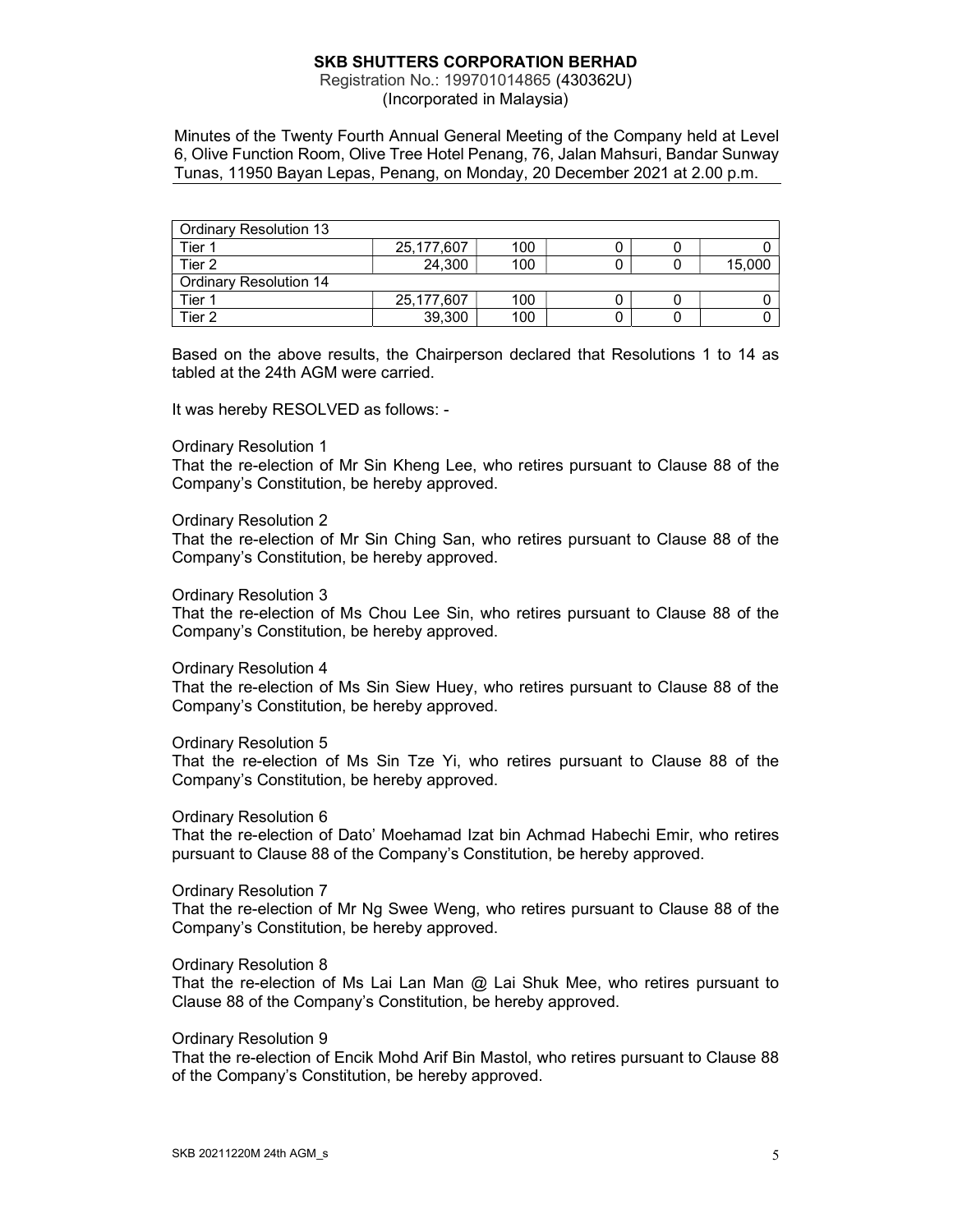Registration No.: 199701014865 (430362U) (Incorporated in Malaysia)

Minutes of the Twenty Fourth Annual General Meeting of the Company held at Level 6, Olive Function Room, Olive Tree Hotel Penang, 76, Jalan Mahsuri, Bandar Sunway Tunas, 11950 Bayan Lepas, Penang, on Monday, 20 December 2021 at 2.00 p.m.

### Ordinary Resolution 10

That the payment of Directors' Fees of RM189,168/- for the year ended 30 June 2021, be hereby approved.

### Ordinary Resolution 11

That the re-appointment of Messrs KPMG PLT as auditors of the Company to hold office until the conclusion of the next AGM and to authorise the directors to fix their remuneration, be hereby approved.

### Ordinary Resolution 12

That pursuant to Sections 75 and 76 of the Act and subject to the approval of the relevant authorities, the directors be and are hereby empowered to issue shares in the Company from time to time and upon such terms and conditions and for such purposes as the directors may deem fit provided that the aggregate number of shares issued pursuant to this resolution does not exceed 10% of the total issued share capital of the Company for the time being and that the directors be and are also empowered to obtain the approval for the listing of and quotation for the additional shares so issued on the Bursa Malaysia Securities Berhad ("Bursa Securities") and that such authority shall continue to be in force until the conclusion of the next AGM or the expiration of the period within which the next AGM is required by law to be held or revoked/varied by resolution passed by the shareholders in general meeting whichever is the earlier, be hereby approved.

### Ordinary Resolution 13

That the retention of Ms Lai Lan Man @ Lai Shuk Mee as an Independent Director of the Company, in accordance with the Malaysian Code on Corporate Governance until the conclusion of the next AGM, be hereby approved.

#### Ordinary Resolution 14

That the retention of Encik Mohd Arif Bin Mastol as an Independent Director of the Company, in accordance with the Malaysian Code on Corporate Governance until the conclusion of the next AGM, be hereby approved.

### Conclusion

Other than passing the above resolutions, there were no other matters raised by the shareholders/proxies. The Meeting was advised that there was no notice of any other business received. The meeting was closed at 2.45 p.m. with a vote of thanks to the Chair.

Confirmed as a correct record

**SIGNED** 

**Sin Siew Huey Chairperson** Date: 24 DEC 2021